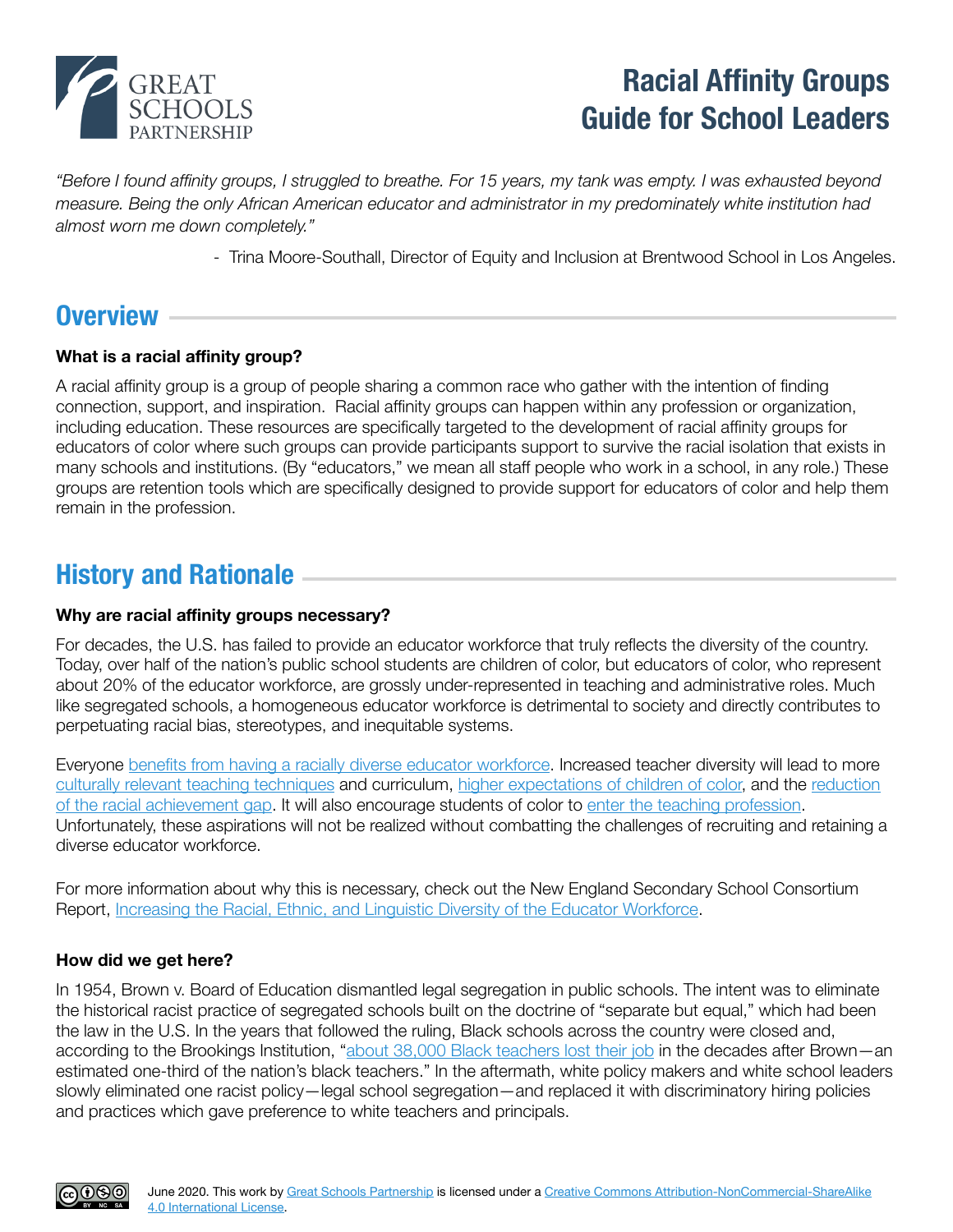### Resources for Learning About Systemic Racism

- "[The Groundwater Approach: Building a Practical Understanding of Structural Racism](https://www.racialequityinstitute.com/groundwaterapproach)." Bayard Love and Deena Hayes-Greene, 2018.
- "[The Massive New Study on Race and Economic Mobility in America, Explained](https://www.vox.com/policy-and-politics/2018/3/21/17139300/economic-mobility-study-race-black-white-women-men-incarceration-income-chetty-hendren-jones-porter)." Dylan Matthews, 2018.
- [Seven Ways We Know Systemic Racism is Real](https://www.benjerry.com/home/whats-new/2016/systemic-racism-is-real). Ben & Jerry's.
- "[Social Determinants of Health.](https://www.urban.org/policy-centers/cross-center-initiatives/social-determinants-health/projects/dr-camara-jones-explains-cliff-good-health)" Dr. Camara Jones.
- [65 Years After 'Brown v. Board,' Where Are All the Black Educators?](https://www.edweek.org/ew/articles/2019/05/14/65-years-after-brown-v-board-where.html) Madeline Will, 2019.

### **What are some of the challenges faced by educators of color who join mostly white faculties?**

From our decades of experience as teachers, leaders, and coaches in schools across the country, Great Schools Partnership staff have witnessed through our own observations and through conversations with others that teachers of color are subject to the the following challenges in all kinds of schools:

- Feelings of loneliness and isolation
- Lack of support from colleagues, administrators, and parents or caregivers
- Being subject to school policies and practices that are clearly biased
- Being expected to teach and discipline all students of color
- Carrying the emotional weight of seeing how students of color are affected by racially biased school policies and practices.
- $\blacksquare$  Fear of speaking up for students of color
- $\blacksquare$  Being viewed as less competent than their peers
- $\blacksquare$  Experiencing low expectations from others
- $\blacksquare$  Being treated as invisible
- $\blacksquare$  Being asked to be the voice for all students of color
- **F** Frequently not seeing anyone like themselves in the school leadership or administration
- Working for administrators who show racial animus
- $\blacksquare$  Racial animus from colleagues
- Tone policing, or having to moderate tone in order to not be perceived as angry or threatening
- Experiencing microaggressions of colleagues
- Experiencing hostile school environments

Members of many minority groups may experience some of the above while working in schools; however, such problems are exacerbated for people of color by the systemic racism that is woven into the fabric of U.S. institutions. Because of this systemic racism and its pervasiveness in society, we believe that U.S. public schools have an obligation to provide support to educators of color. This resource is intended to guide schools and districts in establishing racial affinity groups, which are one way to provide support and to address the specific challenges that educators of color face because of national systemic racism.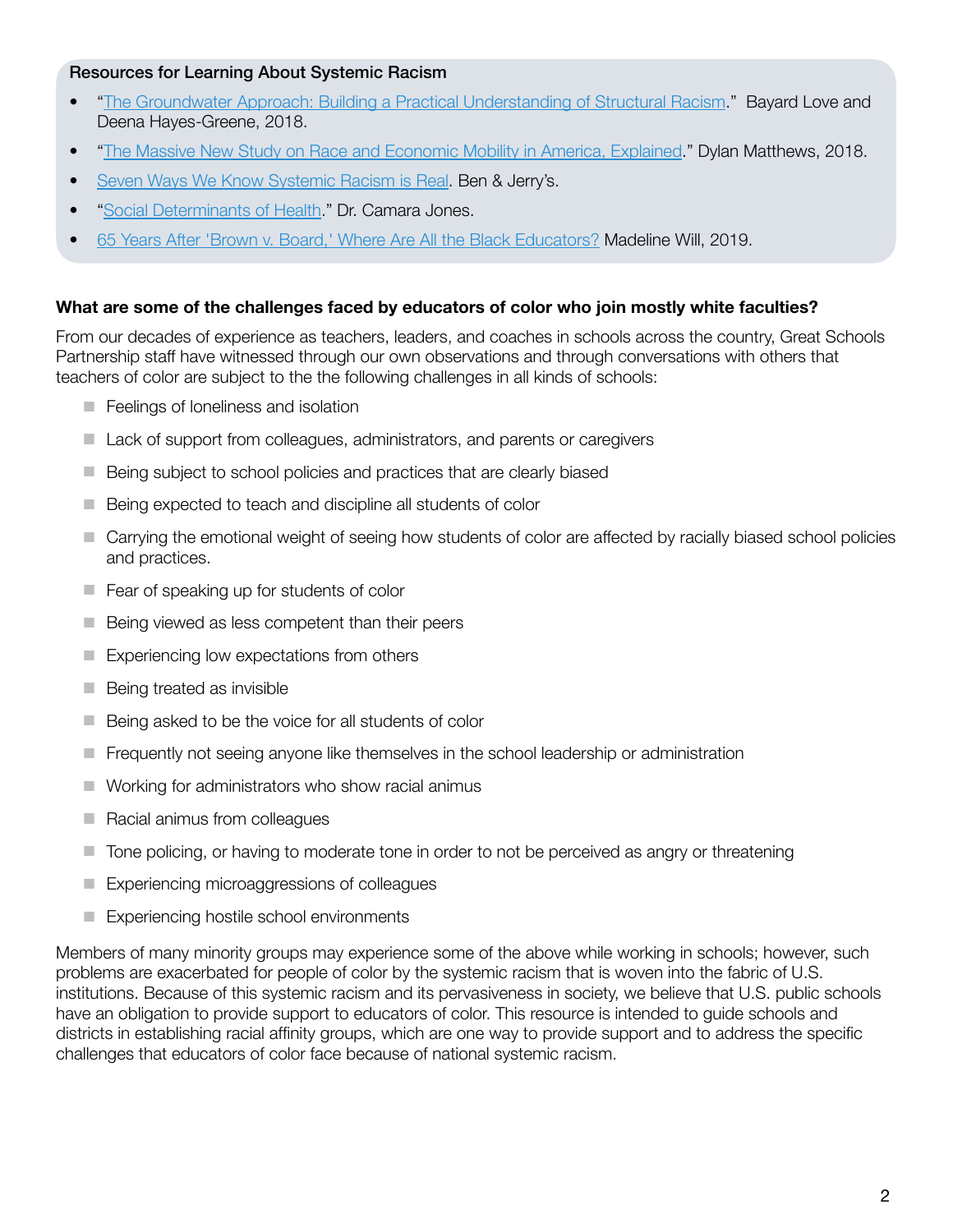### Resources for Learning About the Challenges Educators of Color Face

- "[Wanted: Latinx Teachers and Administrators.](https://content.acsa.org/articles/latinx-teachers-administrators)" Letisha Marrero.
- "[The Burden of Being a Black Teacher.](https://www.theatlantic.com/education/archive/2016/11/the-challenge-of-teaching-while-black/506672/)" Emily Deruy, 2016.
- "[Here's the Truth About Why There Are So Few Native American Teachers."](https://educationpost.org/heres-the-truth-about-why-there-are-so-few-native-american-teachers/) Jennifer Jilot, 2016.
- "[Students of all Races Favor Teacher Diversity, and Here's Why."](https://www.cnn.com/2016/10/14/health/teacher-diversity-student-preferences/) Jacqueline Howard, 2016.
- "[When Educators of Color Are Asked to Be 'Everything' For Students of Color.](http://neatoday.org/2019/10/09/educators-of-color-many-roles-in-school/)" James Paterson, 2019.
- "[Black Teachers Face Extra Scrutiny While White Teachers Often Get a Pass.](https://educationpost.org/black-teachers-face-extra-scrutiny-while-white-teachers-often-get-a-pass/)" Rann Miller, 2019.
- "[Teachers in the US are Even More Segregated than Students.](https://www.brookings.edu/blog/brown-center-chalkboard/2018/08/15/teachers-in-the-us-are-even-more-segregated-than-students/)" Michael Hansen and Diana Quintero, 2018.
- "[Why People of Color Need Spaces Without White People."](https://racialequitytools.us7.list-manage.com/track/click?u=84413019fda3662fa5e8ce89b&id=461b0ce2f4&e=3d0f207447) Kelsey Blackwell, 2018.

# **Introducing Racial Affinity Groups to a School or District**

Before introducing racial affinity groups, all members of the school or district need a deeper understanding of educational equity and why this work is taking place. We would strongly suggest that you engage your full staff in conversations about educational equity and develop some level of a shared commitment to achieve this. Once a common commitment is established, the development and implementation of racial affinity groups has a logical place in your overall work and has a significantly higher chance of effectively helping participants and the entire organization. To start, use the suggested reading list above.

# **Question Staff Members May Ask**

## **How do I know if the racial affinity group is the right fit for me?**

As a member of a racial affinity group, you will engage in conversations on issues pertaining to race and racism. If you are unable to openly and honestly use the pronouns "I" or "we" within the group you join, chances are the group is not the right group for you.

# **Can I just go and listen in order to learn and be supportive?**

The racial affinity group should decide, in advance, if they want to allow outside guests and in doing so they should decide what the purpose and guidelines are for each visit.

# **Will racial affinity groups promote segregation?**

One of the most common misconceptions about racial affinity groups is that they promote racial segregation. This is not the case. Racial affinity groups provide a targeted and necessary kind of support to educators who experience unique challenges because of their race. White educators may find a lot of meaning in forming their own groups to discuss how to be effective allies or how to understand white privilege and systemic racism.

# **What if a person of color does not want to participate?**

A racial affinity group is an optional form of support to faculty. Educators of color are not a monolithic group. Some educators of color may choose not to participate.